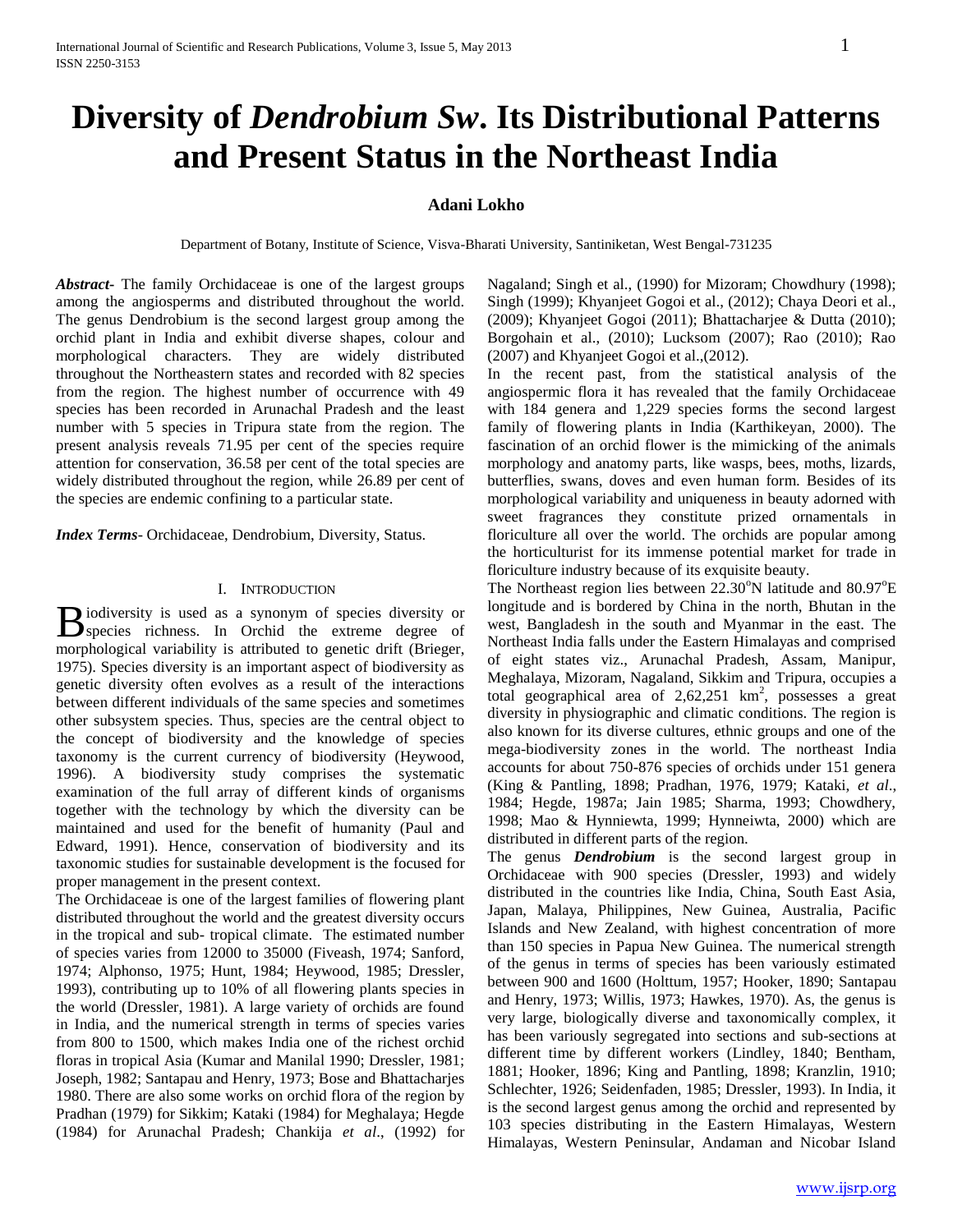(Singh *et al*., 2001). Although the general account and occurrence of Indian *Dendrobium* have been documented right from the old literature on Indian orchid there is no such comprehensive accounts on *Dendrobium* in India and in particular to northeast India where maximum number of species are distributed. Therefore, a survey on biodiversity of North-East *Dendrobium* its distribution and present status has taken up for the present study.

## **Methodology**

The diversity study is based on field survey, collection of specimens from various parts of the region and literature survey.

**Table 1. Distributional Patterns of** *Dendrobium* **Species in Northeast India:**

 $*** =$  Synonym;  $+=$ Present;  $=$  Absent

**\*\*** ArP=Arunachal Pradesh; Assm=Assam; Manip=Manipur; Megh=Meghalaya; Mizo=Mizoram; Naga=Nagaland; Sikm=Sikkim; Trip=Tripura.

| SI.            | of<br>Name<br>the                                                                                         |                          | **Name of the States in North Eastern Region India |                          |                          |                          |                |                          |                          |                                 |
|----------------|-----------------------------------------------------------------------------------------------------------|--------------------------|----------------------------------------------------|--------------------------|--------------------------|--------------------------|----------------|--------------------------|--------------------------|---------------------------------|
| No.            | <b>Species</b>                                                                                            | <b>ArP</b>               | Assm                                               | Manip                    | Megh                     | <b>Mizo</b>              | <b>Naga</b>    | Sikm                     | <b>Trip</b>              | Status/Category                 |
| $\mathbf{1}$   | <b>Dendrobium</b><br>acinaciforme Roxb.                                                                   | $+$                      | $+$                                                | $+$                      | $+$                      | $+$                      | $+$            | $\omega$                 | $\overline{\phantom{a}}$ |                                 |
| $\overline{2}$ | <b>Dendrobium</b><br>aduncum Wall. ex<br>Lindl.                                                           | $+$                      | $+$                                                | $+$                      | $\mathcal{L}$            | $\overline{\phantom{a}}$ | $\frac{1}{2}$  | $+$                      | $\overline{\phantom{a}}$ | Rare, Threatened,<br>Endangered |
| $\overline{3}$ | <b>Dendrobium</b><br>angulatum Lindl.<br>$*$ $D.$<br>podagraria<br>Hook.f.                                | $+$                      | $\overline{\phantom{a}}$                           | $\overline{\phantom{a}}$ | $\overline{\phantom{a}}$ | $\bar{\phantom{a}}$      | $\overline{a}$ | $\mathbf{r}$             | $+$                      | Rare                            |
| 4              | <b>Dendrobium</b><br>amoenum Wall. ex<br>Lindl.                                                           | $+$                      | $\overline{\phantom{a}}$                           | $\sim$                   | $\blacksquare$           | $\Box$                   | $\overline{a}$ | $+$                      | $\overline{\phantom{a}}$ |                                 |
| 5              | <b>Dendrobium</b><br>anceps Sw.                                                                           | $+$                      | $\ddot{+}$                                         | $+$                      | $+$                      | $\ddot{}$                | $+$            | $+$                      | $\bar{\phantom{a}}$      |                                 |
| 6              | <b>Dendrobium</b><br>aphyllum<br>(Roxb.)<br><b>Fischer</b><br>**D. pierardii Roxb.<br>ex Lindl.           | $\ddot{+}$               | $+$                                                | $+$                      | $+$                      | $+$                      | $+$            | $+$                      | $\overline{a}$           |                                 |
| $\overline{7}$ | <b>Dendrobium</b><br>aphyllum<br>(Roxb.)<br><b>Fischer</b><br>var.<br>katakianum<br>Iswar<br><b>Barua</b> |                          | $+$                                                | $\ddot{}$                | $\overline{\phantom{a}}$ | $\overline{\phantom{a}}$ | $\ddot{}$      | $\overline{\phantom{a}}$ | $\overline{\phantom{a}}$ | Rare                            |
| 8              | <b>Dendrobium</b><br>dickasonii<br>L.O.<br><b>Williams</b><br>$*$ $D.$<br><i>arachnites</i><br>Rchb.f.    | $\overline{\phantom{a}}$ | $\overline{\phantom{a}}$                           | $+$                      | $\overline{\phantom{a}}$ | $+$                      |                | $+$                      | $\overline{\phantom{a}}$ | Rare                            |
| 9              | <b>Dendrobium</b><br>arunachalense<br>C.<br>Deori et al.                                                  | $+$                      | $\overline{\phantom{a}}$                           | $\overline{\phantom{a}}$ | $\overline{\phantom{a}}$ | $\overline{\phantom{a}}$ | $\overline{a}$ | $\overline{\phantom{a}}$ | $\overline{\phantom{a}}$ | Rare, Threatened                |

For collection and pressing and preparation of herbarium specimens, the methods suggested by Jain and Rao (1977) were followed with suitable modifications. The specimens are identified with the help of published literature such as regional floras, standard books and with the consultation of herbarium specimens of Botanical Survey of India (BSI) herbarium (ASSAM) Shillong. The specimens are deposited in the herbaria of Botany department (NEHU), Shillong. The accepted names and its synonyms were given according to the World Checklist of

Monocotyledons (Govaerts 2003).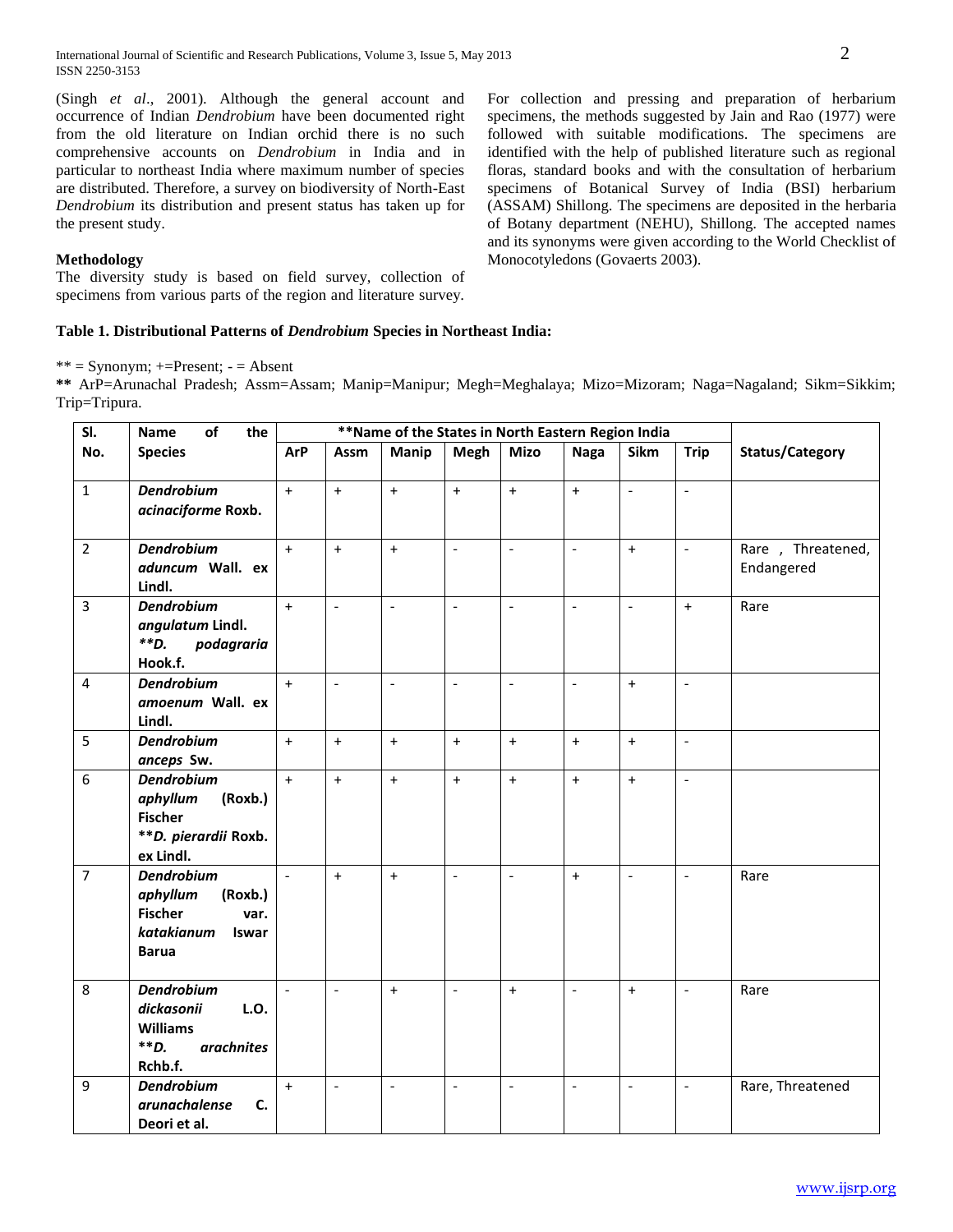| SI. | of<br><b>Name</b><br>the                                                   |                          |                              | Status/Category          |                          |                              |                          |                          |                          |                                    |
|-----|----------------------------------------------------------------------------|--------------------------|------------------------------|--------------------------|--------------------------|------------------------------|--------------------------|--------------------------|--------------------------|------------------------------------|
| No. | <b>Species</b>                                                             | <b>ArP</b>               | Assm                         | Manip                    | <b>Megh</b>              | <b>Mizo</b>                  | <b>Naga</b>              | Sikm                     | <b>Trip</b>              |                                    |
| 10  | <b>Dendrobium</b><br>S.<br>assamicum<br>Chowdhury                          | $\blacksquare$           | $+$                          | $\overline{\phantom{a}}$ | $\Box$                   | $\overline{\phantom{a}}$     | $\overline{\phantom{a}}$ | $\overline{\phantom{a}}$ | $\overline{\phantom{a}}$ | Very Rare                          |
| 11  | <b>Dendrobium</b><br>bellatulum Rolfe.                                     | $\ddot{\phantom{a}}$     | $\frac{1}{2}$                | $+$                      | $\overline{\phantom{a}}$ | $\frac{1}{2}$                | $\overline{a}$           | $\overline{\phantom{a}}$ | $\overline{\phantom{a}}$ | Rare, Threatened                   |
| 12  | <b>Dendrobium</b><br>bensonae Rchb.f.                                      | $\overline{a}$           | $\overline{\phantom{m}}$     | $+$                      | $\overline{\phantom{m}}$ | $\ddot{}$                    | $+$                      | $\overline{a}$           | $\sim$                   | Rare                               |
| 13  | <b>Dendrobium</b><br>bicameratum Lindl.                                    | $+$                      | $\overline{\phantom{a}}$     | $\overline{\phantom{a}}$ | $\ddot{}$                | $\ddot{}$                    | $\ddot{}$                | $\ddot{}$                | $\overline{\phantom{a}}$ | Threatened,<br>Rare,<br>Endangered |
| 14  | <b>Dendrobium</b><br>brymerianum<br>Rchb.f.                                | $\blacksquare$           | $\frac{1}{2}$                | $+$                      | $\frac{1}{2}$            | $\overline{a}$               | $\frac{1}{2}$            | $\overline{\phantom{a}}$ | $\overline{\phantom{a}}$ | Rare                               |
| 15  | Dendrobium.<br>moniliforme (L) Sw.<br>**D.<br>candidum                     | $+$                      | $+$                          | $+$                      | $+$                      | $\frac{1}{2}$                | $+$                      | $+$                      | $\sim$                   | Threatened,<br>Rare,<br>Endangered |
| 16  | Wall. ex Lindl.<br><b>Dendrobium</b><br>capillipes Rchb.f.                 | $\blacksquare$           | $\overline{\phantom{a}}$     | $\ddot{}$                | $\overline{\phantom{a}}$ | $\ddot{}$                    | $\overline{\phantom{a}}$ | $\overline{\phantom{a}}$ | $\overline{\phantom{a}}$ | Rare                               |
| 17  | <b>Dendrobium</b><br>cariniferum Rchb.f.                                   | $\overline{a}$           | $\frac{1}{2}$                | $\ddot{}$                | $\overline{\phantom{a}}$ | $\ddot{}$                    | $\overline{a}$           | $\overline{\phantom{a}}$ | $\overline{\phantom{a}}$ | Rare, Threatened                   |
| 18  | <b>Dendrobium</b><br>salaccense (Blume)<br>Lindl.<br>**D. catchartii Hk.f. | $+$                      | $\ddotmark$                  | $\overline{a}$           | $+$                      | $\ddot{}$                    | $\overline{a}$           | $+$                      | $\sim$                   | Rare, Threatened                   |
| 19  | <b>Dendrobium</b><br>chrysanthum Lindl.                                    | $+$                      | $\ddot{}$                    | $+$                      | $+$                      | $+$                          | $\ddot{}$                | $+$                      | $\overline{\phantom{a}}$ |                                    |
| 20  | <b>Dendrobium</b><br>chryseum Rolf.<br>$*$ $D.$<br>aurantiacum<br>Rchb.f.  | $\overline{a}$           | $\qquad \qquad \blacksquare$ | $+$                      | $\ddot{}$                | $\overline{a}$               | $\overline{a}$           | $+$                      | $\overline{\phantom{a}}$ | Rare,<br>Endangered,<br>Threatened |
| 21  | <b>Dendrobium</b><br>chrysotoxum Lindl.                                    | $+$                      | $\ddot{}$                    | $\ddot{}$                | $\overline{\phantom{a}}$ | $\ddot{}$                    | $\ddot{}$                | $\overline{\phantom{a}}$ | $\ddot{}$                | Endangered,<br>Rare,<br>Threatened |
| 22  | <b>Dendrobium</b><br>denneanum Kerr, J.<br>**D.<br>clavatum<br>Roxb.       | $\overline{\phantom{a}}$ | $\overline{a}$               | $\ddot{}$                | $\overline{\phantom{a}}$ | $\overline{\phantom{a}}$     | $\overline{\phantom{a}}$ | $\overline{\phantom{a}}$ | $\sim$                   |                                    |
| 23  | <b>Dendrobium</b><br>crepidatum Lindl. &<br>Paxt.                          | $\mathbb{L}$             | $\overline{a}$               | $+$                      | $+$                      | $+$                          | $+$                      | $+$                      | $\blacksquare$           | Threatened,<br>Rare,<br>Endangered |
| 24  | <b>Dendrobium</b><br>cretaceum Lindl.                                      | $+$                      | $+$                          | $\overline{\phantom{a}}$ | $+$                      | $+$                          | $\frac{1}{2}$            | $\overline{\phantom{a}}$ | $\overline{\phantom{a}}$ |                                    |
| 25  | <b>Dendrobium</b><br>cumulatum Lindl.                                      | $+$                      | $\ddot{}$                    | $\overline{\phantom{a}}$ | $+$                      | $\qquad \qquad \blacksquare$ | $\overline{a}$           | $+$                      | $\overline{\phantom{a}}$ | Threatened,<br>Rare,<br>Endangered |
| 26  | <b>Dendrobium</b><br>darjeelingensis<br>Pradhan                            | $\overline{\phantom{a}}$ | $\ddot{}$                    | $\overline{\phantom{0}}$ | $\overline{\phantom{a}}$ | $\overline{\phantom{a}}$     | $\overline{\phantom{a}}$ | $\overline{\phantom{a}}$ | $\sim$                   | Very Rare                          |
| 27  | <b>Dendrobium</b><br>densiflorum Lindl.                                    | $+$                      | $\overline{\phantom{a}}$     | $+$                      | $+$                      | $+$                          | $+$                      | $+$                      | $\sim$                   |                                    |
| 28  | <b>Dendrobium</b><br>denudans D. Don.                                      | $+$                      | $\overline{\phantom{a}}$     | $\overline{\phantom{0}}$ | $\Box$                   | $+$                          | $+$                      | $+$                      | $\ddot{}$                |                                    |
| 29  | <b>Dendrobium</b><br>devonianum Paxt.                                      | $+$                      | $\frac{1}{2}$                | $\ddot{}$                | $+$                      | $\ddot{}$                    | $+$                      | $+$                      | $\sim$                   | Threatened                         |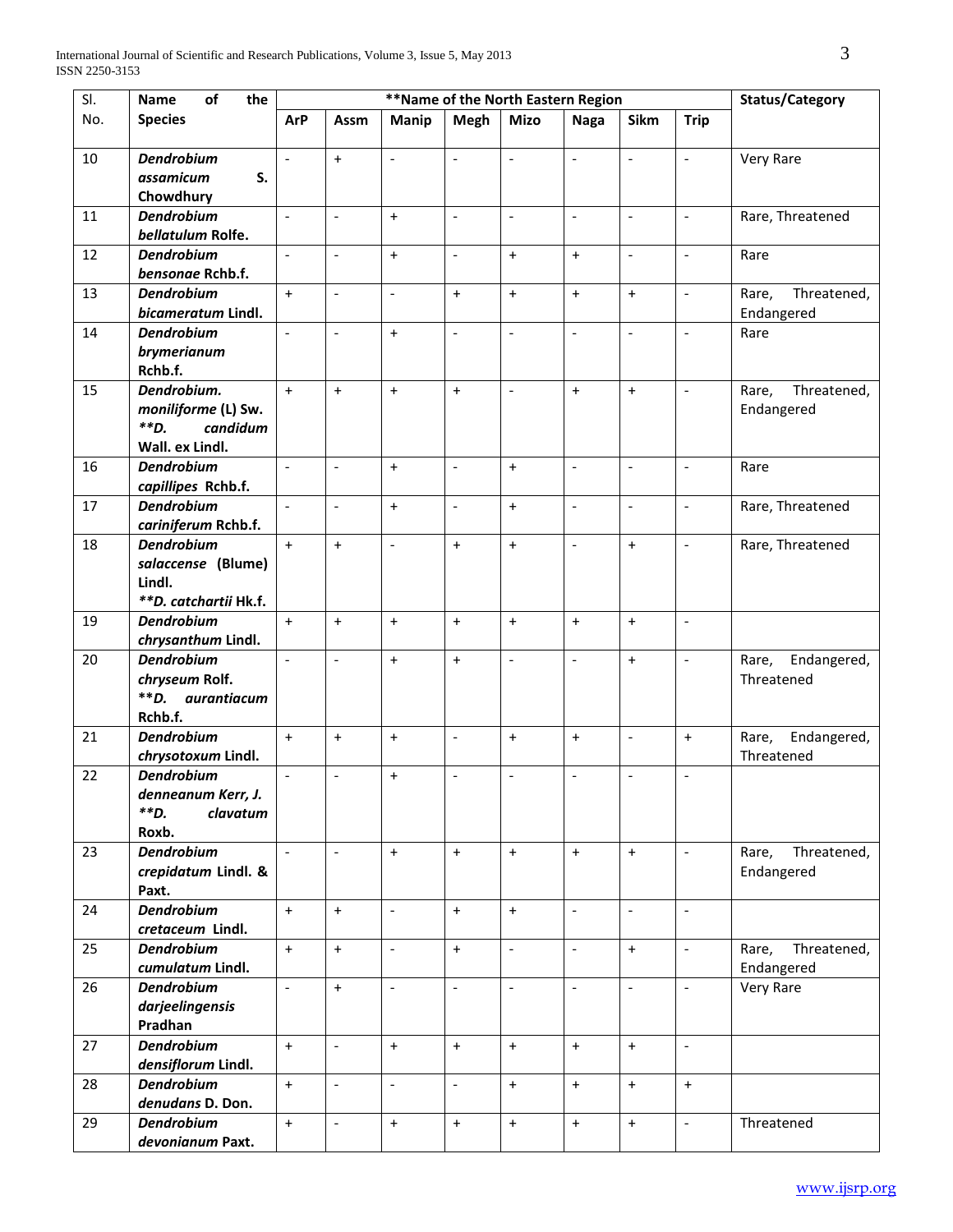| SI. | of<br>the<br>Name                       |                          |                              | Status/Category          |                          |                                                   |                                  |                                  |                          |                      |
|-----|-----------------------------------------|--------------------------|------------------------------|--------------------------|--------------------------|---------------------------------------------------|----------------------------------|----------------------------------|--------------------------|----------------------|
| No. | <b>Species</b>                          | <b>ArP</b>               | Assm                         | Manip                    | <b>Megh</b>              | **Name of the North Eastern Region<br><b>Mizo</b> | <b>Naga</b>                      | Sikm                             | <b>Trip</b>              |                      |
| 30  | <b>Dendrobium</b>                       | $\Box$                   | $\overline{\phantom{a}}$     | $\ddot{}$                | $\overline{\phantom{a}}$ | $\overline{\phantom{0}}$                          | $\overline{\phantom{a}}$         | $\overline{\phantom{a}}$         | $\sim$                   | Rare                 |
|     | draconis Rchb.f.                        |                          |                              |                          |                          |                                                   |                                  |                                  |                          |                      |
| 31  | <b>Dendrobium</b>                       | $+$                      | $\ddot{}$                    | $+$                      | $\ddot{}$                | $\overline{a}$                                    | $\ddot{}$                        | $+$                              | $\overline{\phantom{a}}$ | Rare, Threatened     |
|     | eriiflorum Griff.                       |                          |                              |                          |                          |                                                   |                                  |                                  |                          |                      |
| 32  | <b>Dendrobium</b>                       | $+$                      | $+$                          | $+$                      | $+$                      | $\ddot{}$                                         | $+$                              | $+$                              | $\sim$                   | Threatened,<br>Rare, |
|     | falconeri W.J. Hook.                    |                          |                              |                          |                          |                                                   |                                  |                                  |                          | Endangered           |
| 33  | <b>Dendrobium</b>                       | $+$                      | $\ddot{}$                    | $\ddot{}$                | $+$                      | $\overline{a}$                                    | $\frac{1}{2}$                    | $+$                              | $\overline{\phantom{a}}$ | Very Rare            |
|     | farmeri Paxt.                           |                          |                              |                          |                          |                                                   |                                  |                                  |                          |                      |
| 34  | <b>Dendrobium</b>                       | $+$                      | $\ddot{}$                    | $+$                      | $+$                      | $\qquad \qquad \blacksquare$                      | $\overline{\phantom{a}}$         | $+$                              | $\sim$                   |                      |
|     | fimbriatum Hook.                        |                          |                              |                          |                          |                                                   |                                  |                                  |                          |                      |
| 35  | <b>Dendrobium</b>                       | $+$                      | $\overline{a}$               | $+$                      | $\overline{\phantom{a}}$ | $\overline{\phantom{a}}$                          | $\overline{\phantom{a}}$         | $+$                              | $\overline{\phantom{a}}$ |                      |
|     | fimbriatum<br>Var.<br>occulatum Hook    |                          |                              |                          |                          |                                                   |                                  |                                  |                          |                      |
| 36  | <b>Dendrobium</b>                       | $+$                      | $\ddot{}$                    | $\ddot{}$                | $+$                      | $+$                                               | $\overline{\phantom{a}}$         | $+$                              | $\overline{\phantom{a}}$ | Endangered,          |
|     | formosum Roxb. ex                       |                          |                              |                          |                          |                                                   |                                  |                                  |                          | Threatened           |
|     | Lindl.                                  |                          |                              |                          |                          |                                                   |                                  |                                  |                          |                      |
| 37  | <b>Dendrobium</b>                       | $\overline{\phantom{a}}$ | $+$                          | $\overline{a}$           | $\frac{1}{2}$            | $\overline{a}$                                    | $\overline{a}$                   | $\frac{1}{2}$                    | $\overline{\phantom{a}}$ | Rare                 |
|     | graffithianum Lindl                     |                          |                              |                          |                          |                                                   |                                  |                                  |                          |                      |
| 38  | <b>Dendrobium</b>                       | $+$                      | $\overline{\phantom{m}}$     | $+$                      | $+$                      | $\ddot{}$                                         | $\overline{a}$                   | $+$                              | $\overline{\phantom{a}}$ | Threatened,<br>Rare, |
|     | gibsonii Lindl.                         |                          |                              |                          |                          |                                                   |                                  |                                  |                          | Endangered           |
| 39  | <b>Dendrobium</b>                       | $\overline{a}$           | $\frac{1}{2}$                | $+$                      | $\frac{1}{2}$            | $\overline{a}$                                    | $\overline{a}$                   | $\overline{\phantom{a}}$         | $\overline{\phantom{a}}$ | Rare                 |
|     | gratiosissimum                          |                          |                              |                          |                          |                                                   |                                  |                                  |                          |                      |
|     | Rchb.f.                                 |                          |                              |                          |                          |                                                   |                                  |                                  |                          |                      |
| 40  | <b>Dendrobium</b>                       | $+$                      | $\qquad \qquad \blacksquare$ | $+$                      | $\ddot{}$                | $\ddot{}$                                         | $\ddot{}$                        | $+$                              | $\overline{\phantom{a}}$ |                      |
|     | heterocarpum Wall.                      |                          |                              |                          |                          |                                                   |                                  |                                  |                          |                      |
|     | ex Lindl.                               |                          |                              |                          |                          |                                                   |                                  |                                  |                          |                      |
| 41  | **D. aureum Lindl.<br><b>Dendrobium</b> | $+$                      |                              | $\overline{\phantom{a}}$ | $\ddot{}$                |                                                   |                                  | $+$                              | $\overline{\phantom{a}}$ |                      |
|     | hookerianum Lindl.                      |                          | $\ddot{}$                    |                          |                          | $\ddot{}$                                         | $\begin{array}{c} + \end{array}$ |                                  |                          |                      |
| 42  | <b>Dendrobium</b>                       | $\blacksquare$           | $\frac{1}{2}$                | $\ddot{}$                | $\overline{\phantom{a}}$ | $\ddot{}$                                         | $\frac{1}{2}$                    | $\ddot{}$                        | $\overline{\phantom{a}}$ |                      |
|     | infundibulum Lindl.                     |                          |                              |                          |                          |                                                   |                                  |                                  |                          |                      |
| 43  | <b>Dendrobium</b>                       | $\overline{\phantom{a}}$ | $\qquad \qquad \blacksquare$ | $\overline{a}$           | $\ddot{}$                | $\overline{a}$                                    | $\overline{a}$                   | $\overline{a}$                   | $\overline{\phantom{a}}$ | Rare, Threatened     |
|     | jaintianum Sabap.                       |                          |                              |                          |                          |                                                   |                                  |                                  |                          |                      |
| 44  | <b>Dendrobium</b>                       | $\ddot{}$                | $\ddot{}$                    | $\ddot{}$                | $\ddot{}$                | $\ddot{}$                                         |                                  | $\begin{array}{c} + \end{array}$ | $\overline{\phantom{a}}$ | Threatened,<br>Rare, |
|     | jenkensii Wall. ex                      |                          |                              |                          |                          |                                                   |                                  |                                  |                          | Endangered           |
|     | Lindl.                                  |                          |                              |                          |                          |                                                   |                                  |                                  |                          |                      |
| 45  | <b>Dendrobium</b>                       | $\blacksquare$           | $\frac{1}{2}$                | $\overline{\phantom{a}}$ | $+$                      | $\overline{\phantom{a}}$                          | $\overline{\phantom{a}}$         | $\overline{\phantom{a}}$         | $\blacksquare$           | Very<br>Rare,        |
|     | khasianum Deori                         |                          |                              |                          |                          |                                                   |                                  |                                  |                          | Endangered           |
| 46  | Dendrobium keithii                      | $\blacksquare$           | $\ddot{}$                    | $\overline{\phantom{a}}$ | $\blacksquare$           | $\overline{\phantom{a}}$                          | $\overline{\phantom{a}}$         | $\blacksquare$                   | $\overline{\phantom{a}}$ |                      |
|     | Ridl.                                   |                          |                              |                          |                          |                                                   |                                  |                                  |                          |                      |
| 47  | <b>Dendrobium</b><br>kentrophyllum      | $\ddot{\phantom{1}}$     | $\ddot{}$                    | $\overline{\phantom{0}}$ | $\Box$                   | $\overline{\phantom{a}}$                          | $\Box$                           | $\overline{\phantom{m}}$         | $\overline{\phantom{a}}$ | Rare                 |
|     | Hook.f.                                 |                          |                              |                          |                          |                                                   |                                  |                                  |                          |                      |
| 48  | <b>Dendrobium</b>                       | $+$                      | $+$                          | $\overline{\phantom{a}}$ | $+$                      | $+$                                               | $+$                              | $+$                              | $\sim$                   |                      |
|     | lindleyi Steud.                         |                          |                              |                          |                          |                                                   |                                  |                                  |                          |                      |
|     | **D.<br>aggregatum                      |                          |                              |                          |                          |                                                   |                                  |                                  |                          |                      |
|     | Roxb.                                   |                          |                              |                          |                          |                                                   |                                  |                                  |                          |                      |
| 49  | <b>Dendrobium</b>                       | $\overline{\phantom{a}}$ | $\overline{\phantom{a}}$     | $+$                      | $\Box$                   | $\overline{\phantom{a}}$                          | $\overline{\phantom{a}}$         | $\equiv$                         | $\sim$                   | Rare                 |
|     | linguella Rchb.f.                       |                          |                              |                          |                          |                                                   |                                  |                                  |                          |                      |
| 50  | <b>Dendrobium</b>                       | $+$                      | $+$                          | $\overline{\phantom{a}}$ | $\overline{\phantom{a}}$ | $+$                                               | $\frac{1}{2}$                    | $\overline{\phantom{a}}$         | $\overline{\phantom{a}}$ |                      |
|     | lituiflorum Lindl.                      |                          |                              |                          |                          |                                                   |                                  |                                  |                          |                      |
| 51  | <b>Dendrobium</b>                       | $\pm$                    | $\Box$                       | $\overline{\phantom{0}}$ | $\boldsymbol{+}$         | $\boldsymbol{+}$                                  | $\boldsymbol{+}$                 | $\bf{+}$                         | $\overline{\phantom{a}}$ | Endangered,<br>Rare, |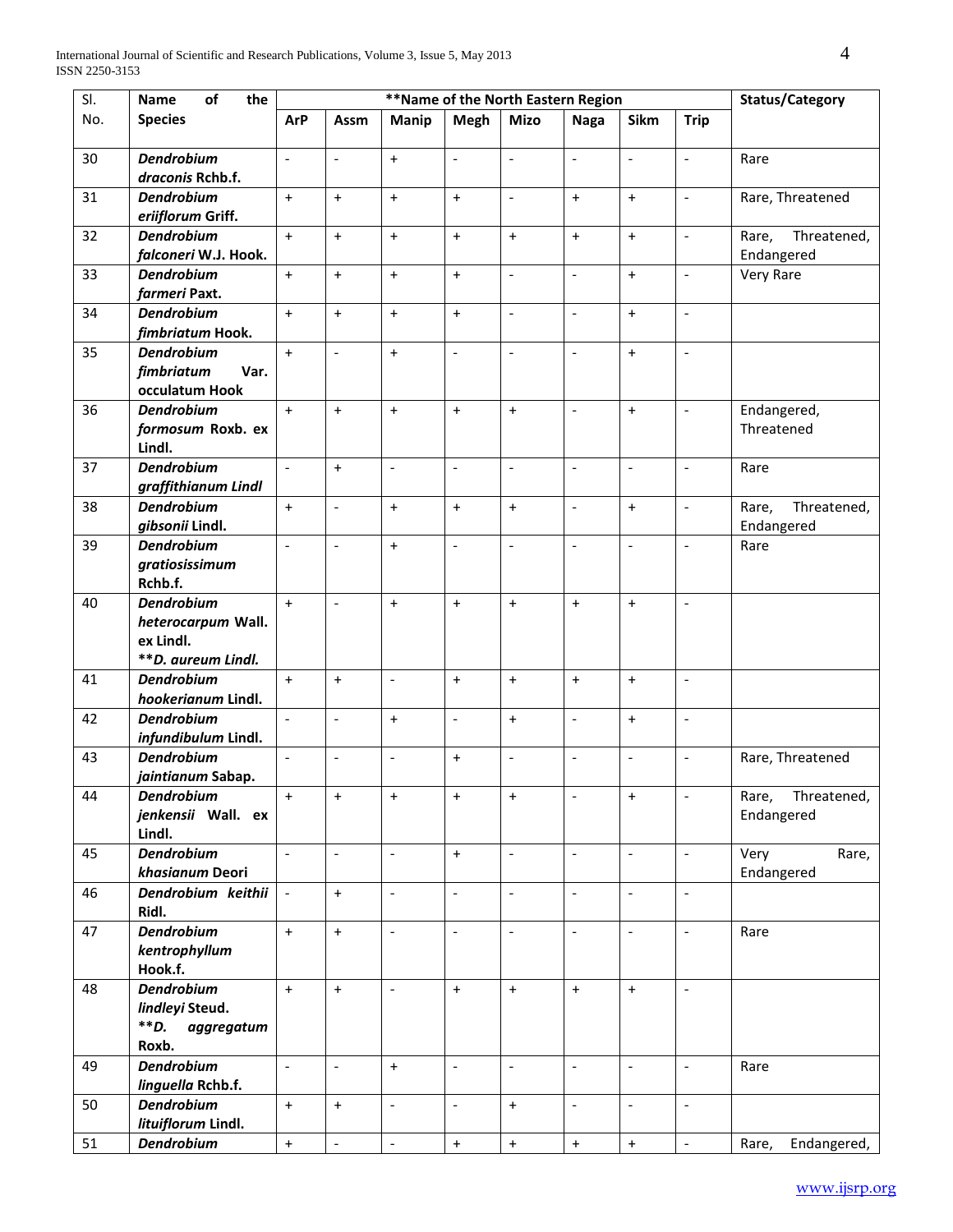|     | longicornu Lindl.                                                                                    |                          |                              |                          |                              |                                                   |                          |                                  |                          | Threatened                                 |
|-----|------------------------------------------------------------------------------------------------------|--------------------------|------------------------------|--------------------------|------------------------------|---------------------------------------------------|--------------------------|----------------------------------|--------------------------|--------------------------------------------|
| SI. | of<br>the<br><b>Name</b>                                                                             |                          |                              | <b>Status/Category</b>   |                              |                                                   |                          |                                  |                          |                                            |
| No. | <b>Species</b>                                                                                       | <b>ArP</b>               | Assm                         | <b>Manip</b>             | <b>Megh</b>                  | **Name of the North Eastern Region<br><b>Mizo</b> | <b>Naga</b>              | Sikm                             | <b>Trip</b>              |                                            |
| 52  | <b>Dendrobium</b><br>meghalayense<br>Y.<br><b>Kumar</b><br>S.<br>&<br>Chowdhury                      | $\overline{a}$           | $\overline{a}$               | $\overline{a}$           | $+$                          | $\overline{a}$                                    | $\overline{a}$           |                                  | $\mathbb{L}$             | Rare, Threatened                           |
| 53  | <b>Dendrobium</b><br>miserum Rchb.f.                                                                 | $\overline{a}$           | $\ddot{}$                    | $\overline{a}$           | $\qquad \qquad \blacksquare$ | $\overline{a}$                                    | $\frac{1}{2}$            | $\overline{a}$                   | $\overline{\phantom{a}}$ | Rare                                       |
| 54  | <b>Dendrobium</b><br>monticola P.E.Hunt<br>& Summerh.<br>**D. alpestre Royle.                        | $\ddot{}$                | $\overline{a}$               | $\overline{a}$           | $\qquad \qquad \blacksquare$ | $\overline{a}$                                    | $\overline{a}$           | $\overline{a}$                   | $\overline{\phantom{a}}$ | Rare                                       |
| 55  | <b>Dendrobium</b><br>moschatum<br>(Buch.<br>**D.<br>Sw.<br>Ham.)<br>calceolaria<br>Carey<br>ex Hook. | $+$                      | $+$                          | $+$                      | $+$                          | $\ddot{}$                                         | $+$                      | $+$                              | $\sim$                   | Threatened,<br>Rare,<br>Endangered         |
| 56  | <b>Dendrobium</b><br>mannii Ridl.                                                                    | $+$                      | $+$                          | $\overline{a}$           | $\overline{\phantom{m}}$     | $\overline{a}$                                    | $\overline{a}$           | $\overline{a}$                   | $\overline{\phantom{a}}$ | Rare                                       |
| 57  | <b>Dendrobium</b><br>nareshbahadurii<br>Naithani                                                     | $+$                      | $\overline{\phantom{m}}$     | $\overline{a}$           | $\overline{\phantom{m}}$     | $\overline{a}$                                    | $\overline{a}$           | $\overline{a}$                   | $\overline{\phantom{a}}$ | Rare                                       |
| 58  | <b>Dendrobium</b><br>nobile Lindl.                                                                   | $+$                      | $\qquad \qquad \blacksquare$ | $\ddot{}$                | $\ddot{}$                    | $\ddot{}$                                         | $\ddot{}$                | $+$                              | $\overline{\phantom{a}}$ | Threatened                                 |
| 59  | <b>Dendrobium</b><br>numaldeori C. Deori<br>et al.                                                   | $+$                      | $\ddot{}$                    | $\overline{a}$           | $\overline{\phantom{a}}$     | $\overline{a}$                                    | $\frac{1}{2}$            | $\blacksquare$                   | $\overline{\phantom{a}}$ | Rare                                       |
| 60  | <b>Dendrobium</b><br>ochreatum Lindl.                                                                | $\blacksquare$           | $\overline{\phantom{a}}$     | $\ddot{}$                | $+$                          | $\ddot{}$                                         | $+$                      | $\overline{\phantom{a}}$         | $\overline{\phantom{a}}$ |                                            |
| 61  | <b>Dendrobium</b><br>pachyphyllum<br>(Kuntze) Bakh.f.                                                | $\overline{\phantom{a}}$ | $\ddot{}$                    | $\overline{a}$           | $\frac{1}{2}$                | $\overline{a}$                                    | $\overline{\phantom{a}}$ | $\overline{a}$                   | $\overline{\phantom{a}}$ | Rare                                       |
| 62  | <b>Dendrobium</b><br>palpebrae Lindl.                                                                | $\ddot{}$                | $\overline{\phantom{m}}$     | $\overline{a}$           | $+$                          | $\overline{\phantom{a}}$                          | $\bar{\phantom{a}}$      | $\begin{array}{c} + \end{array}$ | $\blacksquare$           | Rare                                       |
| 63  | <b>Dendrobium</b><br>parciflorum Rchb. f.<br>ex Lindl.                                               | $+$                      | $\frac{1}{2}$                | $+$                      | $\overline{\phantom{a}}$     | $\qquad \qquad \blacksquare$                      | $\frac{1}{2}$            | $\overline{\phantom{a}}$         | $\overline{\phantom{a}}$ |                                            |
| 64  | <b>Dendrobium</b><br>parishii H. Low                                                                 | $+$                      | $\overline{\phantom{a}}$     | $+$                      | $\overline{\phantom{a}}$     | $\ddot{}$                                         | $\overline{\phantom{a}}$ | $\overline{\phantom{a}}$         | $\overline{\phantom{a}}$ | Rare                                       |
| 65  | <b>Dendrobium</b><br>peguanum Lindl.                                                                 | $\blacksquare$           | $\overline{\phantom{a}}$     | $\overline{\phantom{0}}$ | $\Box$                       | $\ddot{}$                                         | $\overline{\phantom{a}}$ | $\ddot{}$                        | $\overline{\phantom{a}}$ | Very<br>Rare,<br>Endangered                |
| 66  | <b>Dendrobium</b><br>pendulum Roxb.                                                                  | $+$                      | $\overline{\phantom{a}}$     | $+$                      | $\overline{\phantom{a}}$     | $+$                                               | $\overline{\phantom{a}}$ | $\blacksquare$                   | $+$                      | Threatened,<br>Rare,<br>Endangered         |
| 67  | <b>Dendrobium</b><br>porphyrochilum<br>Lindl.                                                        | $+$                      | $+$                          | $\overline{\phantom{0}}$ | $+$                          | $+$                                               | $+$                      | $+$                              | $\mathcal{L}$            | Threatened,<br>Rare,<br>Endangered         |
| 68  | <b>Dendrobium</b><br>praecinctum Rchb.<br>f.                                                         | $\mathbf{r}$             | $\overline{a}$               | $\overline{a}$           | $\overline{\phantom{a}}$     | $\overline{\phantom{m}}$                          | $\frac{1}{2}$            | $+$                              | $\mathbb{L}$             | Very<br>Rare,<br>Threatened,<br>Endangered |
| 69  | <b>Dendrobium</b><br>primulinumi Lindl.                                                              | $+$                      | $\overline{a}$               | $+$                      | $+$                          | $\ddot{}$                                         | $\overline{\phantom{a}}$ | $+$                              | $\overline{\phantom{a}}$ |                                            |
| 70  | <b>Dendrobium</b>                                                                                    | $\overline{\phantom{a}}$ | $\overline{\phantom{a}}$     | $\ddot{}$                | $\blacksquare$               | $\boldsymbol{+}$                                  | $\boldsymbol{+}$         | $\overline{\phantom{a}}$         | $\overline{\phantom{a}}$ |                                            |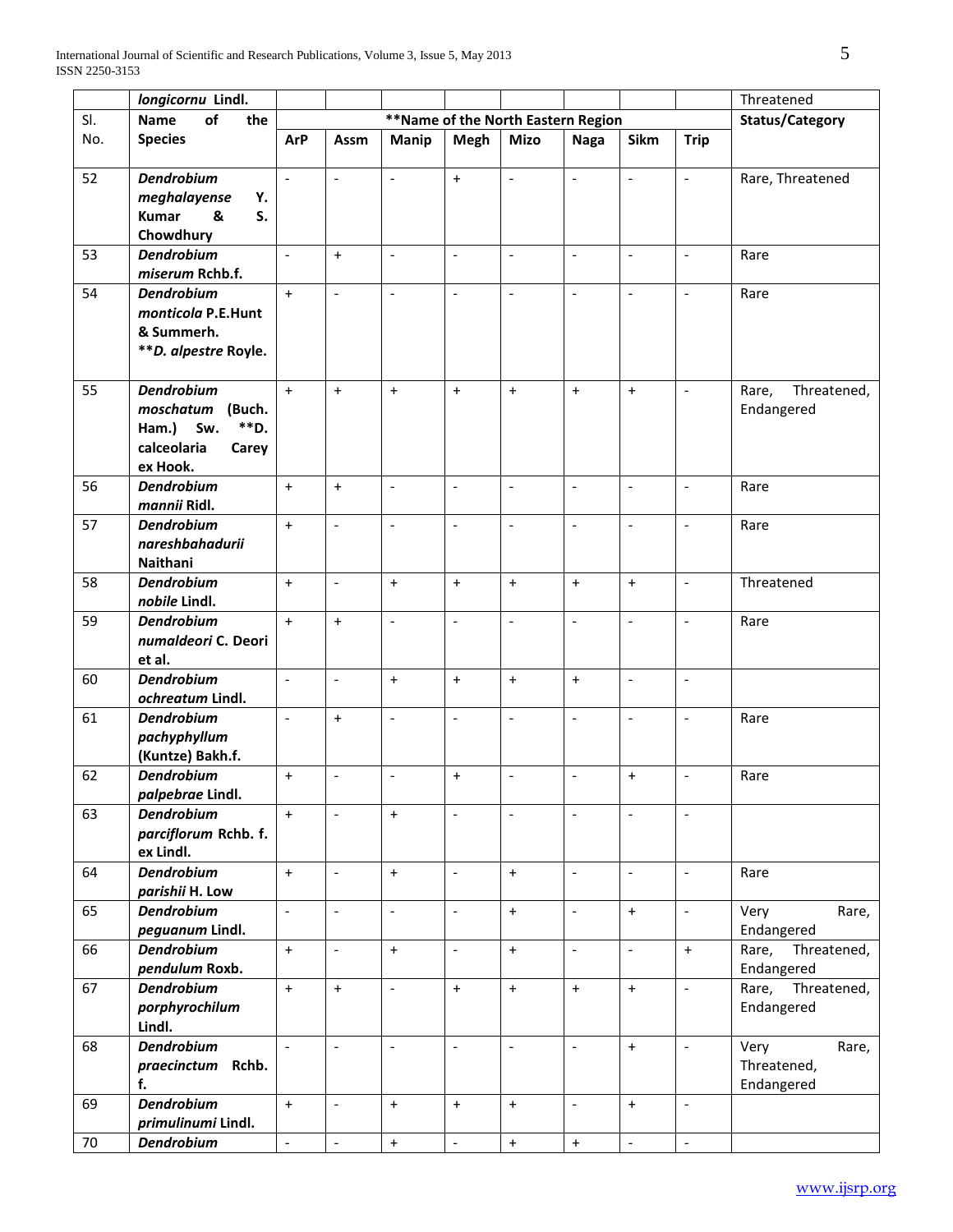|            | pulchellum Roxb. ex                                                 |                          |                          |                |                          |                          |                          |                          |                          |                                    |
|------------|---------------------------------------------------------------------|--------------------------|--------------------------|----------------|--------------------------|--------------------------|--------------------------|--------------------------|--------------------------|------------------------------------|
|            | Lindl.                                                              |                          |                          |                |                          |                          |                          |                          |                          |                                    |
| SI.<br>No. | of<br><b>Name</b><br>the                                            |                          |                          |                | Status/Category          |                          |                          |                          |                          |                                    |
|            | <b>Species</b>                                                      | <b>ArP</b>               | Assm                     | <b>Manip</b>   | Megh                     | <b>Mizo</b>              | <b>Naga</b>              | Sikm                     | <b>Trip</b>              |                                    |
| 71         | <b>Dendrobium</b><br>pycnostachyum<br>Lindl.                        | $\overline{a}$           | $\mathbf{r}$             | $\overline{a}$ | $\overline{\phantom{a}}$ | $+$                      | $\overline{a}$           | $\overline{a}$           | $\sim$                   |                                    |
| 72         | <b>Dendrobium</b><br>ruckerii Lindl.                                | $\overline{\phantom{a}}$ | $\overline{\phantom{a}}$ | $\overline{a}$ | $\overline{\phantom{a}}$ | $\ddot{}$                | $\overline{\phantom{a}}$ | $+$                      | $\overline{\phantom{a}}$ | Threatened,<br>Rare,<br>Endangered |
| 73         | <b>Dendrobium</b><br>spatella Rchb.f.                               | $+$                      | $\overline{\phantom{a}}$ | $\overline{a}$ | $\overline{a}$           | $\overline{a}$           | $\overline{\phantom{a}}$ | $\overline{a}$           | $\sim$                   | Rare, Threatened                   |
| 74         | <b>Dendrobium</b><br>stuposum Lindl.                                | $\ddot{+}$               | $\overline{a}$           | $+$            | $+$                      | $\overline{\phantom{0}}$ | $+$                      | $+$                      | $\mathbf{L}$             | Rare,<br>Threatened,<br>Endangered |
| 75         | <b>Dendrobium</b><br>sulcatum Lindl.                                | $\ddot{}$                | $\ddot{}$                | $+$            | $+$                      | $+$                      | $\overline{\phantom{a}}$ | $+$                      | $\overline{\phantom{a}}$ | Threatened,<br>Rare,<br>Endangered |
| 76         | <b>Dendrobium</b><br>terminale Par.<br>&<br>Reichb.f.               | $+$                      | $\ddot{}$                | $\frac{1}{2}$  | $+$                      | $+$                      | $\overline{a}$           | $+$                      | $\blacksquare$           | Threatened,<br>Rare,<br>Endangered |
| 77         | <b>Dendrobium</b><br>thyrsiflorum<br><b>B.S.</b><br><b>Williams</b> | $\overline{a}$           | $\overline{a}$           | $+$            | $\overline{a}$           | $\overline{a}$           | $\ddot{}$                | $+$                      | $+$                      | Rare, Threatened                   |
| 78         | <b>Dendrobium</b><br>transparens Lindl.                             | $+$                      | $\ddot{}$                | $+$            | $+$                      | $\ddot{}$                | $+$                      | $+$                      | $\overline{\phantom{a}}$ | Threatened                         |
| 79         | <b>Dendrobium</b><br>vexabile Rchb.f.                               | $\ddot{}$                | $\overline{\phantom{a}}$ | $\overline{a}$ | $\overline{\phantom{a}}$ | $\overline{a}$           | $\overline{\phantom{a}}$ | $\overline{a}$           | $\sim$                   | Rare                               |
| 80         | <b>Dendrobium</b><br>wardianum Warner                               | $\ddot{}$                | $\bar{\phantom{a}}$      | $+$            | $\ddot{}$                | $\overline{\phantom{a}}$ | $+$                      | $\overline{\phantom{a}}$ | $\blacksquare$           | Rare                               |
| 81         | <b>Dendrobium</b><br>williamsonii Day &<br>Rchb.f.                  | $\mathbf{r}$             | $+$                      | $+$            | $+$                      | $\overline{a}$           | $+$                      | $\overline{a}$           | $\overline{\phantom{a}}$ |                                    |
| 82         | Dendrobium wattii<br>(Hook. f.) Rchb. f.                            | $\mathbb{L}$             | $\overline{a}$           | $+$            | $\overline{a}$           | $\frac{1}{2}$            | $\ddot{}$                | $\frac{1}{2}$            | $\blacksquare$           | Rare, Endangered                   |

## **Sectional Distribution of Indian** *Dendrobium* **from Northeast India:**

## Section **Bolbidium** Lindl.

*Dendrobium pachyphyllum* 

### Section **Callista** (Lour.) Schltr.

 *Dendrobium lendleyi, Dendrobium jenkinsii, Dendrobium sulcatum, Dendrobium chrysotoxum, Dendrobium griffithianum, Dendrobium densiflorum, Dendrobium thyrsiflorum, Dendrobium fameri, Dendrobium palpebrae, Dendrobium meghalayense*

# Section **Dendrobium**

 *Dendrobium brymerianum, Dendrobium fimbriatum, Dendrobium moschatum, Dendrobium chryseum, Dendrobium gibsonii, Dendrobium capillipes, Dendrobium heterocarpum, Dendrobium chrysanthum, Dendrobium ochreatum, Dendrobium falconeri, Dendrobium wardianum, Dendrobium gratiossisimum, Dendrobium pendulum, Dendrobium parishii, Dendrobium* 

*devonianum, Dendrobium pulchellum, Dendrobium primulinum, Dendrobium aphyllum, Dendrobium cretaceum, Dendrobium bensonae, Dendrobium fimbriatum var. occulatum, Dendrobium crepidatum, Dendrobium lituiflorum, Dendrobium nobile, Dendrobium amoenum, Dendrobium arachnites, Dendrobium assamicum, Dendrobium clavatum, Dendrobium khasianum, Dendrobium ruckeri, Dendrobium hookerianum, Dendrobium transparens, Dendrobium jaintianum, Dendrobium nareshbahadurii, Dendrobium pulchellum.*

## Section **Breviflores** Hk.f.

 *Dendrobium aduncum, Dendrobium linguella, Dendrobium stuposum, Dendrobium parciflorum, Dendrobium bicameratum.*

#### Section **Formosae** (Benth. & Hook.f.) Hook.f.

 *Dendrobium bellatulum, Dendrobium draconis, Dendrobium formosum, Dendrobium wattii, Dendrobium*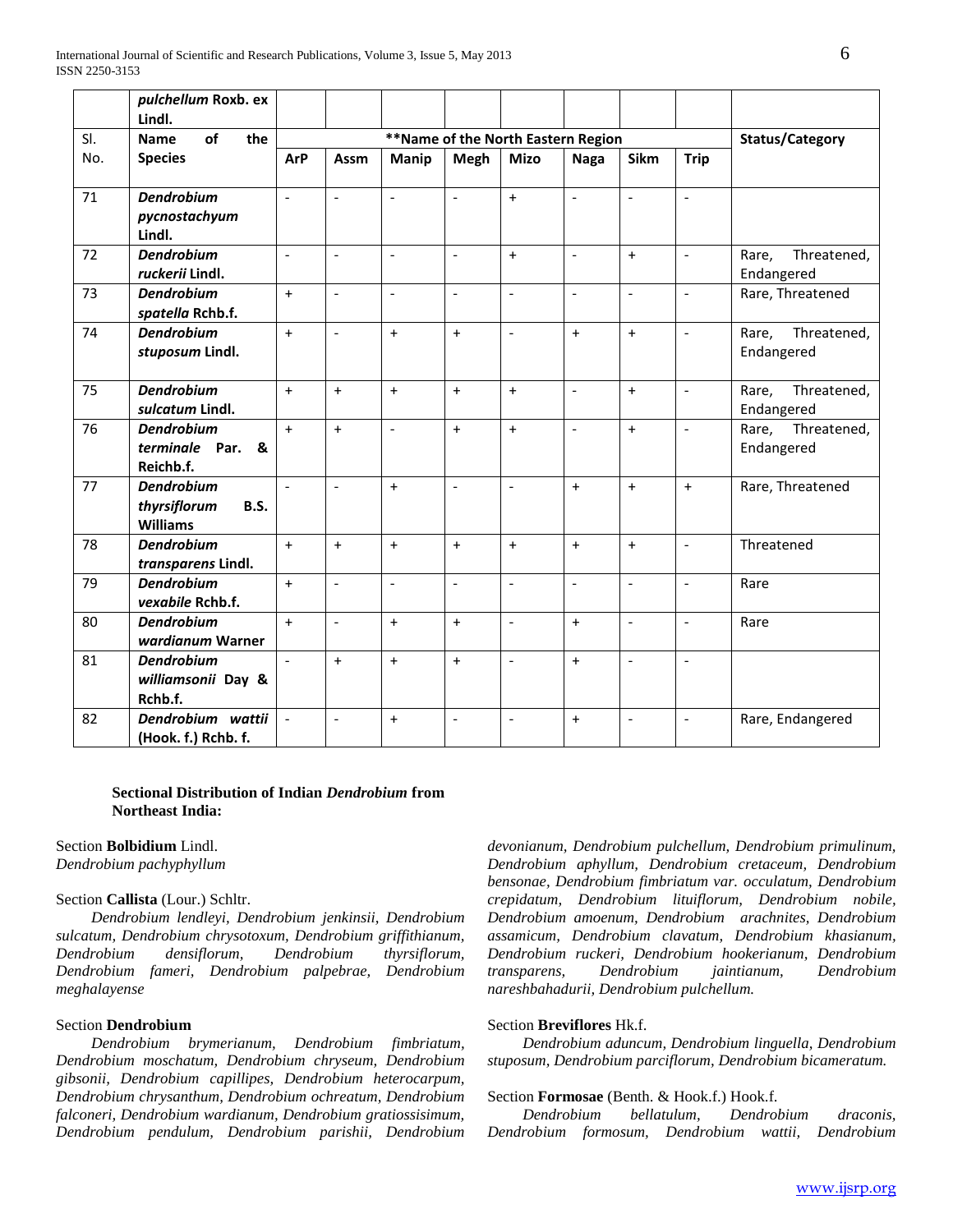*infundibulum, Dendrobium cariniferum, Dendrobium williamsonii, Dendrobium longicornu.*

## Section **Stachybum** Lindl.

 *Dendrobium peguanum, Dendrobium monticola, Dendrobium porphyrochilum, Dendrobium denudans, Dendrobium eriiflorum, Dendrobium pychnostachyum, Dendrobium darjeelingense, Dendrobium miserum.*

Section **Pedilonum** (Bl.) Lindl. *Dendrobium cumulatum*

Section **Rhopalanthe** Schltr. *Dendrobium podagraria*

#### Section **Aporum** (Bl.) Lindl.

*Dendrobium acinaciforme, Dendrobium terminale, Dendrobium mannii, Dendrobium nathanielis, Dendrobium keithii, Dendrobium anceps, Dendrobium spatella.*

Section **Strogyle** Lindl.

*Dendrobium kentrophyllum, Dendrobium parciflorum.*

Section **Grastidium** (Bl.) J.J. Smith *Dendrobium salaccense (\*D. catchartii)*

Section **Stuposa**

*Dendrobium praecinctum.* 

#### II. DISCUSSION

In India, Orchidaceae is the second largest family among the angiospermic flora with 184 genera and 1229 species (Karthikeyan, 2000) and mainly distributed in the Eastern Himalayas along with the northeast region. The region is one of the major habitats of *Dendrobium* in the world and centre of species diversity. Out of 900 species (Dressler, 1993) reported in the world, 103 species are reported from India out of which 77 species are from northeast region (Singh et al., 2001). Under the present investigations 82 species are recorded from different parts of the region. These species are grouped into 12 sections viz., *Bolbidium*, *Callista*, *Dendrobium*, *Breviflores*, *Formosae*, *Stachyobium, Pedilonum, Rhopalanthe, Aporum*, *Strongyle*, *Gratidium and Stuposa* following the grouping made by Seidenfaden (1985). The section *Dendrobium* has got maximum number of species (35) while the section *Bolbidium, Pedilonum, Stuposa, Rhopalanthe* and *Grastidium* comprises least number of species (only 1 in each). The section *Callista, Formosa, Stachyobium*, *Aporum* includes 10, 8, 8 and 7 species respectively and the section *Breviflores* and *Strongyle* comprises 5 and 2 species respectively. The *Dendrobium* species are distributed throughout the regions with a maximum diversity found in Arunachal Pradesh with 49 species and a minimum diversity of 5 species in Tripura. However, 48 species were recorded in Manipur, 46 Assam, 42 Meghalaya, 41 Sikkim, 40 Mizoram and 30 Nagaland respectively. About 30 species have shown common distributional patterns and present almost in all the states of the region. The species like *D. anceps, D. aphyllum, D. chrysanthum, D. chrysotoxum, D. crepidatum, D. densiflorum,* 

*D. devonianum, D. falconeri, D. fimbriatum, D. crepidatum, D. lindleyi D. heterocarpum, and D. transparens* are found almost in all the states of the region. On the other hand, there are few species, which are endemic to a particular state within the region. For instance, *D. dickasonii* (\**D*. *arachnites)*, *D*. *bellatullum*, *D*. *brymerianum*, *D*. *clavatum, D. capillipes* and *D*. *gratiossisimum* are found only in Manipur; *D*. *monticola, D.* vexabile*, D. arunachalense*, *D*. *nareshbahadurii, D. spatella* in Arunachal Pradesh; *D*. *assamicum, D. keithii, D. graffithianum, D. darjeelingense, D. pachyphyllum in* Assam; *D*. *khasianum, D. jaitianum, D. meghalayense* in Meghalaya; *D. ruckerii* in Mizoram; *D*. *praecinctum* in Sikkim and *D. wattii* in Nagaland state. The details state wise distributional pattern of the *Dendrobium* species is depicted in the table 1. It is observed that majority of the species (46 spp.) are confined only in the Northeast region. There are 36 species from northeast region that are common with the rest of the country are, viz., *D*. *amoenum*, *D*. *anceps*, *D*. *aphyllum*, *D*. *bicameratum*, *D*. *candidum*, *D*. *cathcartii*, *D*. *chrysanthum*, *D*. *transparens*, *D*. *crepidatum*, *D*. *cumulatum*, *D*. *eriiflorum*, *D*. *fimbriatum*, *D*. *heterocarpum*, *D. barbatulum*, *D*. *monticola*, *D*. *moschatum*, *D*. *peguanum*, *D*. *sulcatum, D. formosum, D. lindleyi, D. aduncum, D. chrysotoxum, D. densiflorum, D. denudans, D. devonianum, D. falconeri, D. farmer, D. longicornu, D. nobile, D. ochreatum, D. porphyrochilum, D.praecinctum, D. stuposum, D. terminale, D. chryseum, D. primulinum and D. darjeelingense.*

## III. CONCLUSION

In spite of its richness in species diversity, about 71 per cent of the total species found in the region are either in a state of rare, endangered or threatened category (Table 1), which is an alarming signal. Besides these, some of the species reported by earlier workers could not be traced or located probably, due to deforestation or excess collections from their natural habitats. Therefore, urgent steps for conservation have to be taken up at different levels in order to preserve the most popular and economically important genus in the field of floral trade in Asia and other parts of the world. In the present studies some species are identify as a potential in floriculture industry viz., *D. chrysotoxum, D. densiflorum, D. falconerii, D. wardianum, D. chrysanthum, D. nobile, D. fimbriatum, D. infundibulum, D. devonianum, D. thyrsiflorum, D. hookerianum, D. lindleyi, D. ochreatum, D. gibsonii, D. lituiflorum, D. porphyrochilum, D. denudans, D. denneanum, D. aphyllum, D. primulinum, D. bensonae, D. farmeri,* D*. moschatum* and *D. formosum*. The *Dendrobium* species are biologically diverse and very complex group in general so more scientific research in different aspect is require for better understanding of their systematic and preservation of the Germplasm of this important group.

#### ACKNOWLEDGEMENT

I express my sincere thanks to the Department of Botany NEHU, Shillong for providing me the necessary infrastructure during my whole research work. Also sincere gratitude goes to BSI Eastern Zone, Shillong for allowing using their herbarium and library.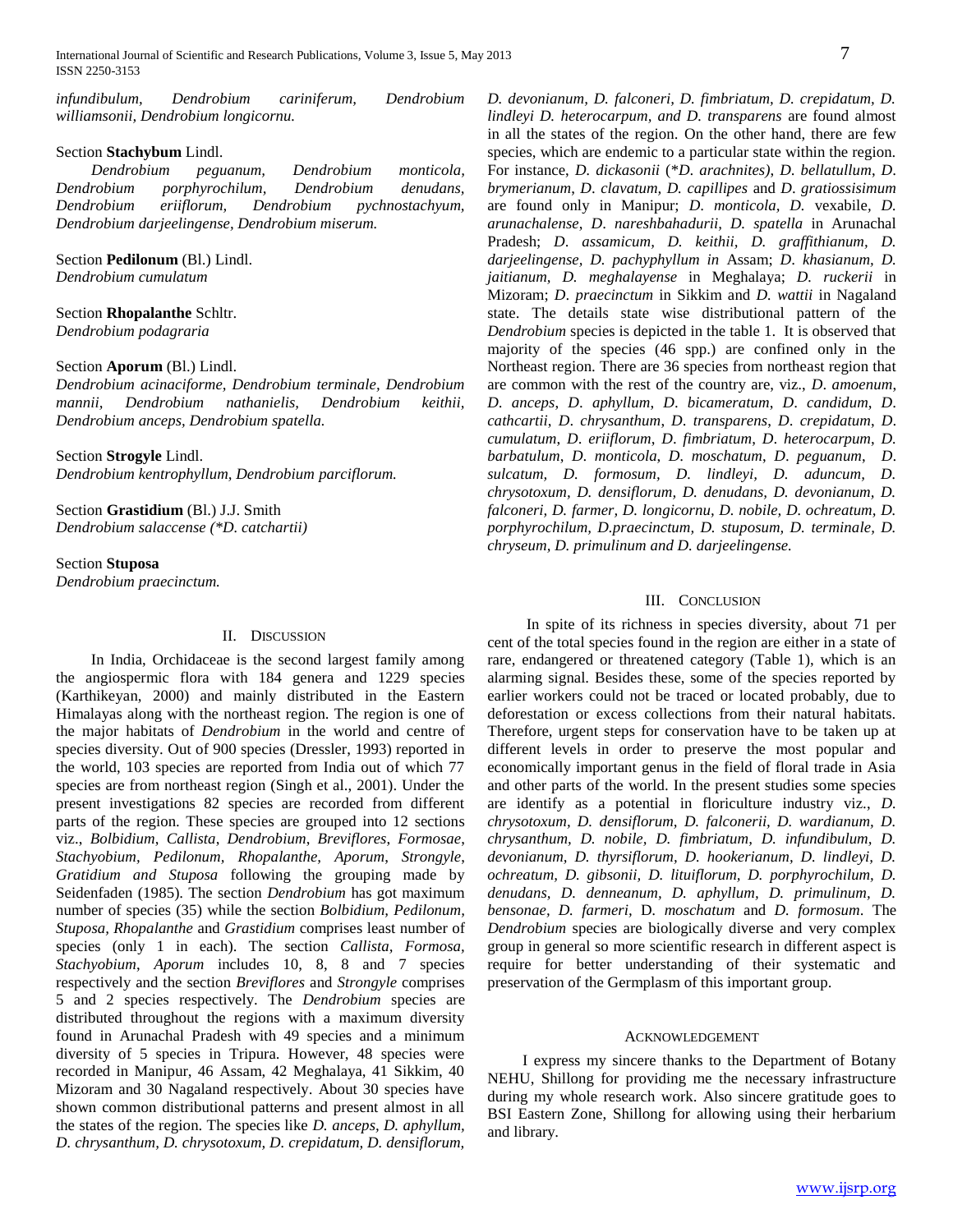#### **REFERENCES**

- [1] Alphonso, A.G. 1975. The role of Botanic Gardens in the conservation of Orchid species. *In*: *Proceedings of the eight World orchid Conference*. 323- 325. German Orchid Society Inc., Frankfurt.
- [2] Bhattacharya, B. and Dutta, B.K. 2010. Flowering Phenology on Orchids of Barak valley, Assam, India. Assm. Univ. J. Sci. Tech. 6(1): 66-70.
- [3] Borgohain, A., Gogoi, A.B. and Nath, P.C. 2010. Orchid diversity and host specificity in Deopani reserve forest, Sadiya Assam.
- [4] Bose, T.K. and S.K. Bhattacharjee. 1980. *Orchids of India.* Calcutta.
- [5] Bridger, F.C. 1981. Subtribes Dendrobiinae. In: F.G. Bridger, R. Maatsch and K. Senghas (eds.), Rudolf Schlechter, *Dei Orchideen ihre Bescreibung,*  Kultur und Zuchung, 3<sup>rd</sup> edn. Band 1, Tell A, Lieferung 11-12. Paul Parey: Berlin and Hamburh.
- [6] Deori, C.,Sharma, S.K. and Hynniewta, T.M. Distribution of Dendrobium species found in Northeast region of India in different climatic zones with respect to altitude.
- [7] Changkija, S., Y. Kumar and P.B. Gurung. 1992. *Orchids of Nagaland*. Forest Deparment, Nagaland.
- [8] Chowdhery, H.J. 1998. *Orchid flora of Arunachal Pradesh*. Botanical Survey of India, Calcutta.
- [9] Dressler, R. L. 1981. *The Orchids, natural history and classification*. Havard University Press. Cambridge, MA.
- [10] Dressler, R.L. 1993. Phylogeny and classification of the Orchid family. Dioscorides Press. Portland. Oregon.
- [11] Fiveash, R. 1974. *Australian Orchids*. Rigby Limited, Adelaide, Australia.
- [12] Gogoi, K., Borah, K.L., Sharma, G.C. and Yonzone, R. 2012. Present status of orchid species diversity resources and distribution in Dibrugarh district of Assam of North East India.
- [13] Gogoi, K. 2011. Dendrobium of Joypur Reserve forest of Dibrugarh district of Assam, India.
- [14] Gogoi, K., Borah, R.L., Sharma, G.C. and Yonzone, R. Genetic diversity resources, distribution and present ecological status of fifteen new records of orchid species to Assam of Eastern Himalaya. Bioscience Discovery, 3(2): 207-213.
- [15] Govaerts, R. (2003). World Checklist of Monocotyledons Database in ACCESS: 1-71827. The Board of Trustees of the Royal Botanic Gardens, Kew.
- [16] Hawks, A.D. 1970. *Encyclopaedia of cultivated Orchids.* Fabre and Fabre Ltd. London.
- [17] Hegde, S.N. 1984. *Orchids of Arunachal Pradesh.* Forest Department Arunachal Pradesh, Itanagar.
- [18] Hegde, S.N. and D.K. Saikia. 1998. Cultivation of *Dendrobiums* in Arunachal Pradesh. *In*: S.N. Hegde (eds.). *International Festival for Orchids workshop and Orchid show: Articles and Abstracts.*. 57-61.
- [19] Heywood, V.H. 1985. *Flowering plants of the world.* Equinox (Oxford), Oxford.
- [20] Holttum, R.E. 1957. A Revised Flora of Malaya. **I**. *Orchids of Malaya.* Government Printing Office. Singapore. London.
- [21] Hooker, J.D. 1890. *Flora British India.* **5**. L. Reeve and Co., Ashfood, Kent.
- [22] Hunt, L.F. 1984. *The International book of Orchids.* Cavendish House, London.
- [23] Hynniewta, T.M., S.K. Kataki and B.M. Wadhwa. 2000. *Orchids of Nagaland*. BSI. Calcutta.
- [24] Jain, S.K. and Rao, R.R. 1977. A Handbook of Field and Herbarium Methods. Today and Tomorrow's Printers and Publishers, New Delhi-110005.
- [25] Jain, S.K. 1985. Conservation of Orchids in India, In: Progress in Orchid Research, ed: Chadha, K.L. and Singh, H. IIHR/UNDP, Bangalore.
- [26] Kataki, S.K. 1986. *Orchids of Meghalaya.* Forest Department. Government of Meghalaya. Shillong.
- [27] Joseph, J. 1982. Conservation is preservation plus regeneration. In: Sharat Chandra et al., (eds). *Proc. Symp. Development without Destruction*. 106- 111. Shillong.
- [28] Kataki, S.K., S.K. Jain and A.R.K. Sastry. 1984. Distribution of Orchids of Sikkim and North-Eastern India. *Plant Conserve Bull.* **5**:1-38.
- [29] King, G. and R. Pantling. 1898. The Orchids of the Sikkim Himalaya. *Ann. Royal. Bot. Gard.* Calcutta. **8**: 1-342.
- [30] Kranzlin, F. 1910. Orchidaceae: *Dendrobiinae*. *In*: A. Engler (eds.). *Das Pflanzenelich.* Wilhelm Engelmann, Leipzig.
- [31] Lindley, J. 1830-1840. *The genera and Species of Orchidaceous Plants*, **1**: Malaxideae. Ridgways: Picadilly, London.
- [32] Lucksom, S. Z. 2007. The Orchids of Sikkim and North East Himalaya: Development Area, Jiwan Thing Marg, Gangtok, East Sikkim.
- [33] Mao, A.A. and T.M. Hyniewta. 1999. Conservation of threatened plants in North-Eastern India. In: B. Kharbuli *et al*. (eds.), *Biodiversity, North East India Perceptive*. NEBRC, NEHU, Shillong. 37-39.
- [34] Mao, A.A. and T.M. Hyniewta. 2000. Floristic diversity of North- East India. *Jl. Assam Sci. Soc.* **41**(4): 255-266.
- [35] Paul, R. Ehrlich and O. Wilson Edward. 1991. Biodivesity Studies: Science and Policy. *Science*. **253**: 758-762.
- [36] Pradhan, U.C. 1979. *Indian Orchids: Guide to Identification and Culture.* **II**. Published by U.C. Pradhan, Rishi Road Kalimpong, Thompson Press Ltd. India.
- [37] Rao, A.N. 2010. Orchid flora of Arunachal Pradesh- An Update. Bulletin of Arunachal Forest Research 26(1&2): 82-110.
- [38] Rao, A.N. 2007. Orchid Flora of North East India- An Upto Date Analysis. Bulletin of Arunachal Forest Research. 23(1& 2): 6-38.
- [39] Sandford, W.W. 1974. The ecology of Orchids. *In*: C.L. Withner (eds.). *The Orchids: Scientific Studies.* 1-100. John Wiley, New York, NY.
- [40] Santapua, H. and A.N. Henry. 1973. *A dictionary of the flowering plants of India.* C.S.I.R, New Delhi.
- [41] Sathish Kumar, C. and K.S Manilal. 1994. *A catalogue of Indian Orchids*. Bishen Singh Mahendra Pal Singh, Dehradun.
- [42] Schlechter, R. 1926. Das System der Orchidaceen Notezblatt. *Bot. Gart. Mus. Berlin-Dahlem.* **9**:563-591.
- [43] Seidenfaden, G. 1985. Orchid Genera in Thailand. XII. *Dendrobium* Sw. *Opera botanica*. **83**.5-252.
- [44] Sharma, J. 1993. Studies on Orchids of North East India: *In vitro* multiplication and preservation of horticulturally important *Dendrobium* and *Paphiopedilum* species. Ph.D. thesis. North Eastern Hill University, Shillong.
- [45] Singh, K.P., Phukan, S. and Bujarbarua, P. 2001. Floristic Diversity and Conservation Strategies in India, Botanical Survey of India. Vol. IV: 1736- 1764.
- [46] Singh, D.K., B.M. Wadhwa and K.P. Singh. 1990. A conspectus of orchids of Mizoram: their status and conservation. *J. Orch. Soc. India*, **4**: 51-64.
- [47] Singh, Th. Priyobor. 1999. *Orchids of Manipur*. Forest Department. Manipur.
- [48] Willis, J.C. 1973. *A dictionary of flowering plants and ferns.* H. K. A. Shaw (eds.). Cambridge University Press, London.
- [49] Karthikeyan, S. 2000. A statical analysis of flowering plants of India; p. 201-217 In N. P. Singh, P. K. Singh, P. K. Hajra, and B. D. Sharma (ed.). Flora of India, Introductory volume II. Calcutta: Botanical Survey of India.
- [50] Heywood, V.H. 1996. "The Global Biodiversity Assessment". The Globe, 30:2-4, April 1996.

#### AUTHORS

**First Author** – Adani Lokho, Department of Botany, Institute of Science, Visva-Bharati University, Santiniketan, West Bengal-731235, Email: lokhoabba@gmail.com